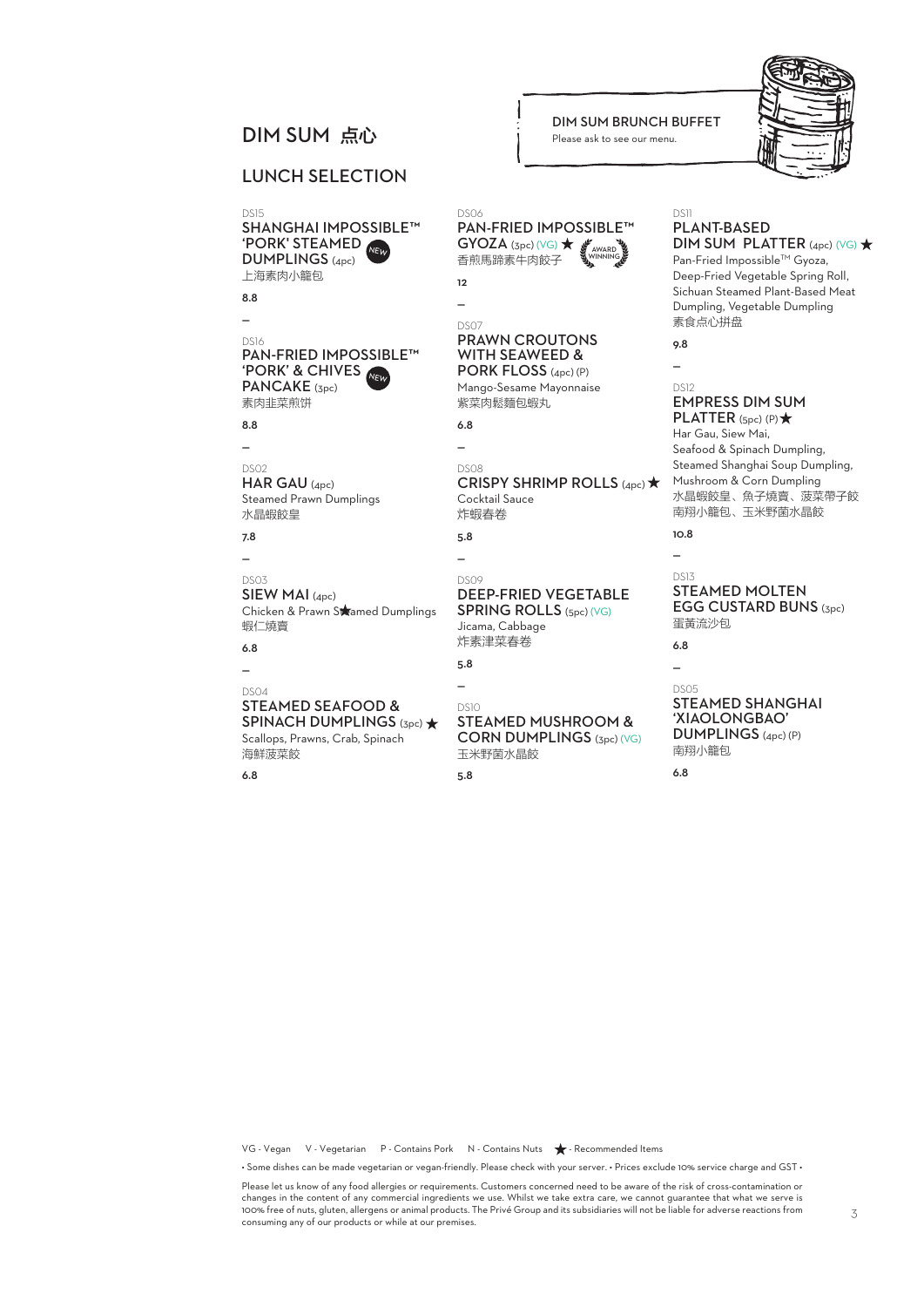# DIM SUM BRUNCH BUFFET<br>
DIM SUM 点心 
<br>
Diesse ask to see our menu.

## EVENING SELECTION

'PORK' STEAMED DS15 SHANGHAI IMPOSSIBLE™ DUMPLINGS (4pc) 上海素肉小籠包

8.8 —

#### 'PORK' & CHIVES NEW DS16 PAN-FRIED IMPOSSIBLE™ PANCAKE (3pc) 素肉韭菜煎饼

8.8

#### —

DS01 EMPRESS 'CHAR SIEW' PUFF  $(3pc)$  (VG)  $\star$ 素叉烧酥

8.8

Limited servings daily

#### — DS08

CRISPY SHRIMP ROLLS (6pc) Cocktail Sauce 炸蝦春卷

7.8

#### DS06 PAN-FRIED IMPOSSIBLE™  $GYOZA$  (3pc) (VG)  $\bigstar$ 香煎馬蹄素牛肉餃子 AWARD WINNING

Please ask to see our menu.

12 —

#### DS14 PRAWN CROUTONS WITH SEAWEED & PORK FLOSS (5pc) (P)

Mango-Sesame Mayonnaise 紫菜肉鬆麵包蝦丸

8.8 —

#### DS04 STEAMED SEAFOOD & SPINACH DUMPLINGS (4pc)  $\bigstar$

Scallops, Prawns, Crab, Spinach 海鮮菠菜餃

8.8 —

DS05

#### STEAMED SHANGHAI 'XIAOLONGBAO' DUMPLINGS (5pc) (P) 南翔小籠包

8.8

#### DS11 PLANT-BASED

# $DIM$  SUM PLATTER (4pc) (VG)  $\star$

Pan-Fried Impossible™ Gyoza, Deep-Fried Vegetable Spring Roll, Sichuan Steamed Plant-Based Meat Dumpling, Vegetable Dumpling 素食点心拼盘

9.8  $\overline{a}$ 

#### DS12 EMPRESS DIM SUM PLATTER  $(Spc)$  (P)  $\bigstar$

Har Gau, Siew Mai, Seafood & Spinach Dumpling, Steamed Shanghai Soup Dumpling, Mushroom & Corn Dumpling 水晶蝦餃皇、魚子燒賣、菠菜帶子餃 南翔小籠包、玉米野菌水晶餃

10.8  $\overline{a}$ 

#### DS13 STEAMED CHIVES & PORK DUMPLINGS (4pc) (P) 韭菜猪肉餃

6.8 —

#### DS09 DEEP-FRIED VEGETABLE SPRING ROLLS (7pc) (VG) Jicama, Cabbage 炸素津菜春卷

7.8

VG - Vegan V - Vegetarian P - Contains Pork N - Contains Nuts  $\bigstar$  - Recommended Items

• Some dishes can be made vegetarian or vegan-friendly. Please check with your server. • Prices exclude 10% service charge and GST •

Please let us know of any food allergies or requirements. Customers concerned need to be aware of the risk of cross-contamination or changes in the content of any commercial ingredients we use. Whilst we take extra care, we cannot guarantee that what we serve is 100% free of nuts, gluten, allergens or animal products. The Privé Group and its subsidiaries will not be liable for adverse reactions from consuming any of our products or while at our premises.

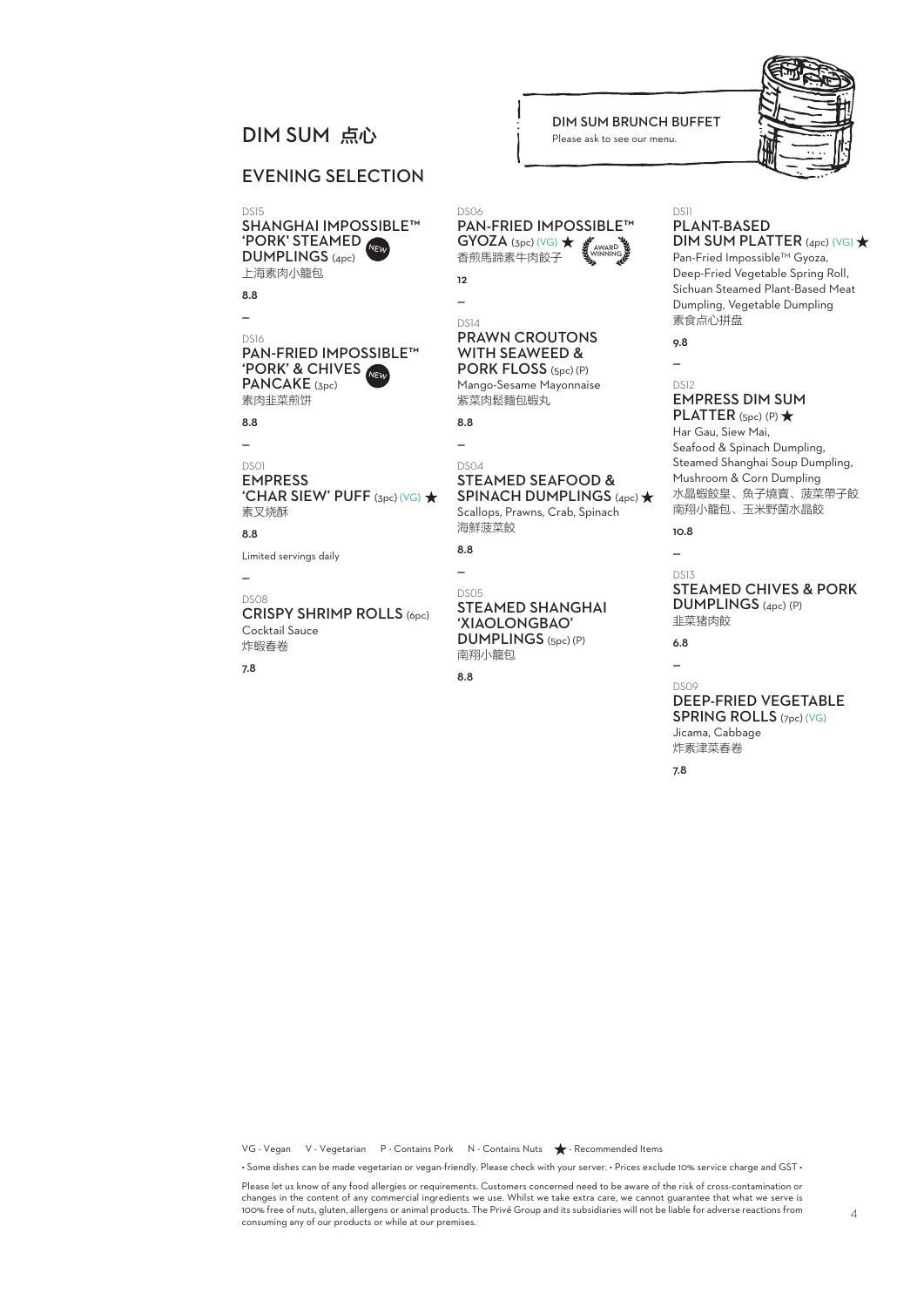# SOUPS 湯

(served in individual bowls)

#### SO01 KING PRAWN DUMPLING IN SUPREME BROTH 石鍋餛飩雞湯

14 —

#### SO02 DOUBLE-BOILED SUPERIOR SOUP IN YOUNG COCONUT \* Prawn, Dried Scallop,

Bamboo Fungus, Chicken 椰皇瑤柱鳳尾蝦竹笙燉雞湯

14

#### SO04 PUMPKIN **TEAPOT SOUP (VG) ★**

Thick Pumpkin Broth, Mushroom Dumpling, Crispy Spring Roll 茶壺黃燜鲜菇餃伴春卷 12

— SO05

# SWEET CORN &

#### **BABY SPINACH SOUP (VG)** 玉米菠菜湯

8

#### SO06 HOT & SOUR SOUP \* 海鮮酸辣湯

Choice of: • Seafood 海鲜 10 • Vegetarian Prawn 素虾 10 (VG)

# SO07

—

## EGG DROP SOUP

Asparagus 茸蘆筍蛋花雞湯

Choice of:

• Chicken 鸡肉 10

• Plant-Based Meat 素猪肉 9 (V)



# SIGNATURE ROASTS 招牌烧肉

SDO1

**ROYAL PEKING DUCK ★** Silky Crepe, Scallions, Cucumber 脆皮北京片皮鸭

45 (half) | 78 (whole)

—

### SR02 EMPRESS

CHAR SIEW (8pc) (P) Duroc, Spain 碳烤招牌西班牙叉燒

 $20$ 

SDO3 EMPRESS ROAST DUCK ★ 明爐燒鸭 22 (quarter) | 34 (half) | 64 (whole)

 $\overline{a}$ SR04 **CRACKLING** 

ROAST PORK (10pc) (P) Duroc, Spain 化皮西班牙燒肉

 $20$ 

SDO5 TRIPLE ROAST PLATTER (P) (N)  $\star$ Empress Char Siew,

Crackling Roast Pork, Empress Sticky & Sweet Pork Ribs 燒味三品拼 叉燒、燒排骨、燒肉

32 —

SR06 SWEET & STICKY PORK RIBS (6pc) (P) (N) 底溫醬燒排骨

22

VG - Vegan V - Vegetarian P - Contains Pork N - Contains Nuts  $\bigstar$  - Recommended Items

• Some dishes can be made vegetarian or vegan-friendly. Please check with your server. • Prices exclude 10% service charge and GST •

Please let us know of any food allergies or requirements. Customers concerned need to be aware of the risk of cross-contamination or changes in the content of any commercial ingredients we use. Whilst we take extra care, we cannot guarantee that what we serve is 100% free of nuts, gluten, allergens or animal products. The Privé Group and its subsidiaries will not be liable for adverse reactions from consuming any of our products or while at our premises.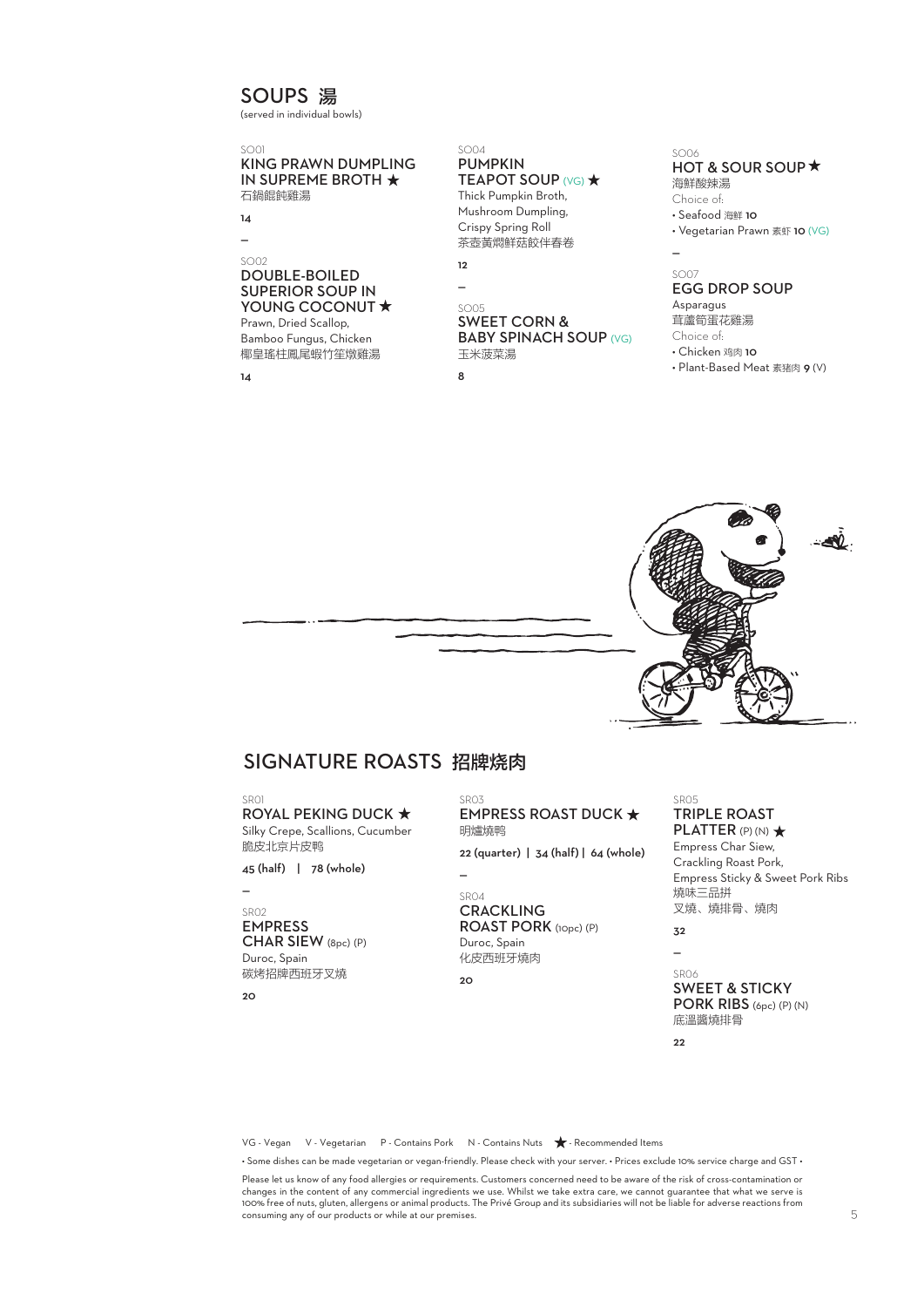# APPETISERS 前菜/開胃菜

DS06 PAN-FRIED IMPOSSIBLE™  $GYOZA$  (3pc) (VG)  $\bigstar$ 香煎馬蹄素牛肉餃子 AWARD WINNING

**12**  $\overline{a}$ 

AP01 CRISPY EGGPLANT WITH MUSHROOM SOY FLOSS (VG)  $\star$ 菌酥脆茄子

12

AP03 CRISPY BEANCURD 'PEKING DUCK' (3pc) (VG)  $\star$ 

Silky Crepe, Crispy Beancurd Skin, Cucumber 北京素鸭

| č |
|---|
|   |
|   |

AP04 DEEP-FRIED SALMON SKIN, TOFU & SALTED EGG YOLK  $\star$ 咸旦黃金魚皮豆腐

12

AP06 CRISPY COD 'BI FENG TANG'-STYLE

素猪肉与白菜 8.8 (VG)

SICHUAN STEAMED DUMPLINGS (6pc) \* Chilli Oil, Aged Black Vinegar

• Pork & Prawn 猪肉与虾 12 (P) • Plant-Based Meat & Cabbage

Caramelised Shallots, Chilli 避風塘鱸魚粒

 $12$ 

—

AP05

紅油抄手 Choice of:



# SALADS 沙律/開胃菜

#### $S_{\Delta}$ 01 CRISPY AROMATIC **DUCK SALAD ★**

Baby Spinach, Micro Herbs, Asian Pomelo, Nashi Pears, Goji Berries, Cucumbers, Spring Onions, Chinese Figs, Plum-Citrus Dressing 手撕香酥鴨沙律

14

Vegan option with Crispy Yuba 10 (VG)

#### SA02 WOK-CHARRED BROCCOLI & **BROCCOLINI SALAD (VG) ★** Kale, Toasted Peanuts, Smoked Paprika, Chilli-Calamansi Vinaigrette 碳烤澳洲西蘭花沙律

 $14$ 

VG - Vegan V - Vegetarian P - Contains Pork N - Contains Nuts  $\bigstar$  - Recommended Items

• Some dishes can be made vegetarian or vegan-friendly. Please check with your server. • Prices exclude 10% service charge and GST •

Please let us know of any food allergies or requirements. Customers concerned need to be aware of the risk of cross-contamination or<br>changes in the content of any commercial ingredients we use. Whilst we take extra care, w 100% free of nuts, gluten, allergens or animal products. The Privé Group and its subsidiaries will not be liable for adverse reactions from consuming any of our products or while at our premises.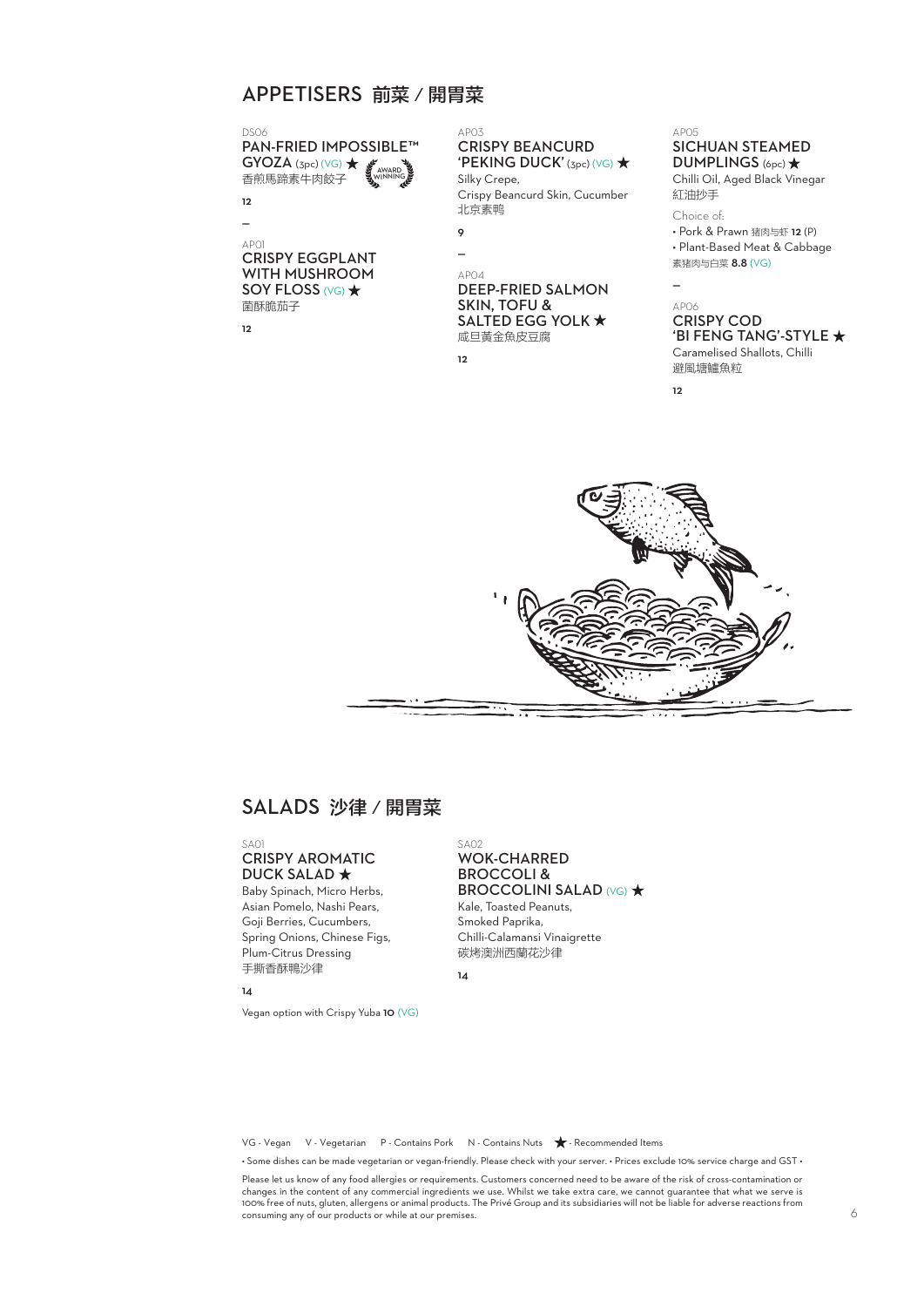# MAINS 主菜

# SEAFOOD & ALTERNATIVES 海鮮

KING PRAWNS  $\star$ Two Ways: Salted Egg Yolk; Crispy Prawn Roll with Yuzu-Ginger Flower Dressing 帝王虾二食

咸旦、柚子香花炸蝦丸

 $\mathbf{z}$  $\overline{\phantom{a}}$ 

SF02

#### KUNG PAO KING PRAWNS  $(N)$   $\star$ 四川宮保蝦球

34

#### SF04 XO CHILLI **HOKKAIDO SCALLOPS ★** Asparagus / Shimeji Mushroom

XO醬芦笋日本帶子 34

#### SF08 STEAMED HALIBUT FILLET (4pc) Dried Scallops, Chicken 古法蒸比目鱼版干貝鸡丝

34

 $MDO3$ 

26

 $\overline{a}$ 

#### SF06 CRISPY-BATTERED TOFU 'FISH' PATTIES (VG)  $\star$ Ginger Flower Glaze 香花汁脆素魚

18  $\overline{a}$ 

#### SF07 CRISPY-BATTERED CANADIAN COD FISH FILLET

Yuzu, Spicy Ginger Flower Glaze 柚子香花汁脆鳕鱼

24 /person

# MEAT & ALTERNATIVES 肉类

## $MDOO$

#### STIR-FRIED GREENREBEL 'BEEF TENDERLOIN' (VG)

SEARED ANGUS BEEF **TENDERLOIN CUBES ★** Crispy Chinese Fritters, Garlic, Black Pepper Sauce, Water Chestnut

Crispy Vegan Fritters, Black Pepper Sauce, Water Chestnut 黑胡椒素牛柳

#### MP10 SWEET & SOUR **GREENREBEL 'PORK' (VG)** Lychee, Capsicums

荔枝咕嚕素豬肉 22

SWEET & SOUR IBERICO

Aged Vinegar, Lychee, Capsicums 陳年醋荔枝西班牙咕嚕肉和燈籠椒

PORK PRESA (P)

#### MP07 KUNG PAO TINDLE 'CHICKEN' (VG) (N) Cashew Nuts, Dried Chilli 宮保素鸡丁

 $20$ —

SPECIAL

#### MP08 **LEMON** TINDLE 'CHICKEN' (VG)

Sesame Seed Crust, Lemon Sauce 西檸芝麻脆素鸡

 $20$ —

#### MP05 KUNG PAO CRISPY SESAME CHICKEN (N) 宮保脆皮芝麻雞

 $24$ 

Non-Spicy Lime Sauce option available

VG - Vegan V - Vegetarian P - Contains Pork N - Contains Nuts  $\bigstar$  - Recommended Items

• Some dishes can be made vegetarian or vegan-friendly. Please check with your server. • Prices exclude 10% service charge and GST •

Please let us know of any food allergies or requirements. Customers concerned need to be aware of the risk of cross-contamination or changes in the content of any commercial ingredients we use. Whilst we take extra care, we cannot guarantee that what we serve is 100% free of nuts, gluten, allergens or animal products. The Privé Group and its subsidiaries will not be liable for adverse reactions from consuming any of our products or while at our premises.

# 黑椒蒜片安格斯牛仔粒、馬蹄

#### — MP06

34

MP01

24

### STIR-FRIED AUSTRALIAN LAMB LOIN STRIPS  $\star$ French Bean, Cumin,

Dried Pepper, Capsicum 子然茴香羊柳

 $Z<sub>2</sub>$ 

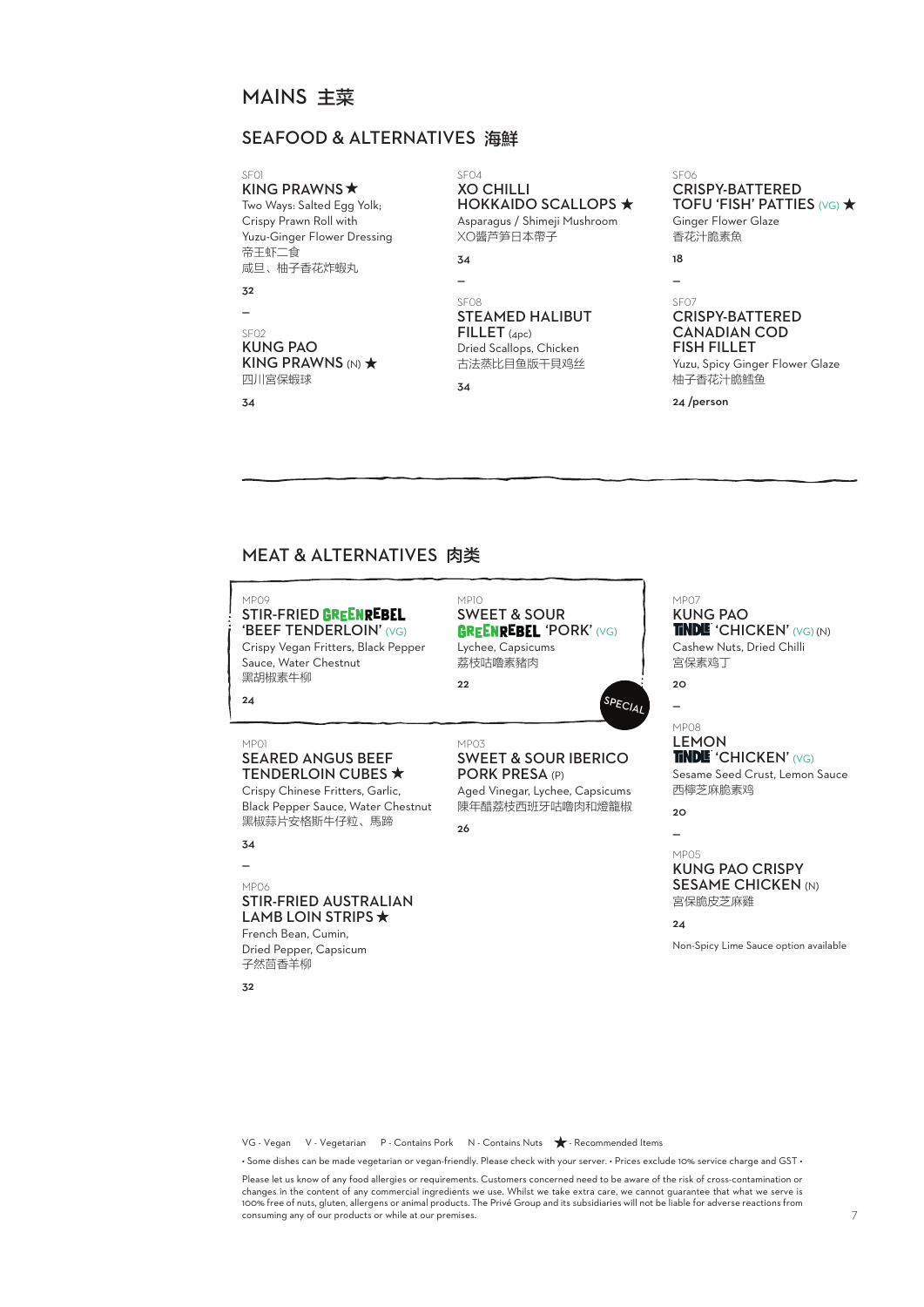# TOFU, MUSHROOMS & VEGETABLES 豆腐/菜類

## VE01<br>**SICHUAN MAPO TOFU** IN STONEPOT \* 石煱麻婆豆腐

Choice of:

• Hokkaido Scallop & Prawn

 扇贝与虾 24 (P) • Impossible™ Meat 素牛肉 21 (VG)

#### — VE02

#### KUNG PAO WOK-CHARRED CAULIFLOWER (VG) (N) 宮保烤椰菜花

18

# VE03

#### SEAFOOD SPINACH TOFU Housemade Deep-Fried Tofu,

Prawns, Fish, Scallops 海鮮自製豆腐

 $22$ 

— VE04

—

### STIR-FRIED FRENCH BEANS  $\star$

蝦乾肉鬆四季豆 Choice of: • Minced Pork & Dried Shrimps 猪肉碎与虾米 20 (P)

• Minced Plant-Based Meat & Shimeji Mushrooms 素猪肉碎与鴻喜菇 18 (VG)

VE05 STIR-FRIED MUSHROOM MEDLEY (VG) Shiitake, Shimeji, Oyster Mushrooms, Beansprouts

BRAISED MUSHROOM E-FU NOODLES (V)

NEW

SOUTH AUSTRALIAN LOBSTER E-FU NOODLES

Egg Drop Gravy NEW 滑蛋龙虾伊麵 22 /person

干炒素三菇豆芽

20

#### VE07 SEASONAL VEGETABLES

Choice of: • Broccoli 西蘭花 • Choy Sum 菜芯 • Amaranth 莧菜 • Kailan 芥蘭 Cooking methods: Stir-Fried 清炒 (VG) Stir-Fried with Garlic 蒜蓉炒 (VG) Poached in Superior Stock with Trio of Egg 金銀蛋浸 Poached in SuperiorChicken Stock 雞湯浸

18

# RICE, NOODLES & ALTERNATIVES 飯/麵類

RN05

22 — RN06

鲜菌焖伊麵

#### RN01

#### FRIED BROWN RICE MEDLEY  $(VG)$  (N)  $\star$

Hon Shimeji Mushrooms, Asparagus, Yam, Goji Berries, Pine Nuts 松子鮮菌香芋糙米飯

20

## —

#### RN02 EMPRESS FRIED RICE (P)  $\star$

Long Grain Jasmine Rice, Prawns, Yam, Empress Char Siew, Olives, Egg 招牌皇后炒飯

#### 23

Brown Rice option available

# —

#### RN03 WOOD EAR MUSHROOM 'CHAR KWAY TEOW' (VG) ★

Bean Sprouts, Chives, Plant-Based Meat, Curry Spices 星洲黑木耳'粿条' LOW CARB

#### $22$

VG - Vegan V - Vegetarian P - Contains Pork N - Contains Nuts  $\bigstar$  - Recommended Items

• Some dishes can be made vegetarian or vegan-friendly. Please check with your server. • Prices exclude 10% service charge and GST •

Please let us know of any food allergies or requirements. Customers concerned need to be aware of the risk of cross-contamination or<br>changes in the content of any commercial ingredients we use. Whilst we take extra care, w 100% free of nuts, gluten, allergens or animal products. The Privé Group and its subsidiaries will not be liable for adverse reactions from consuming any of our products or while at our premises.

## RN07

## STIR-FRIED KING PRAWN HOR FUN $\star$

Scallions, Egg Drop Gravy 滑蛋大蝦河粉

#### $24$

—

Vegan option with Vegetarian Prawns & Beancurd Gravy 20 (VG)

#### RN08

### DRAGON'S BREATH HOR FUN  $\star$

Dry-Fried Rice Noodles 乾炒河粉 Choice of:

• Angus Beef 安格斯牛肉 23

• Impossible™ Meatballs 素牛肉丸 20 (VG)